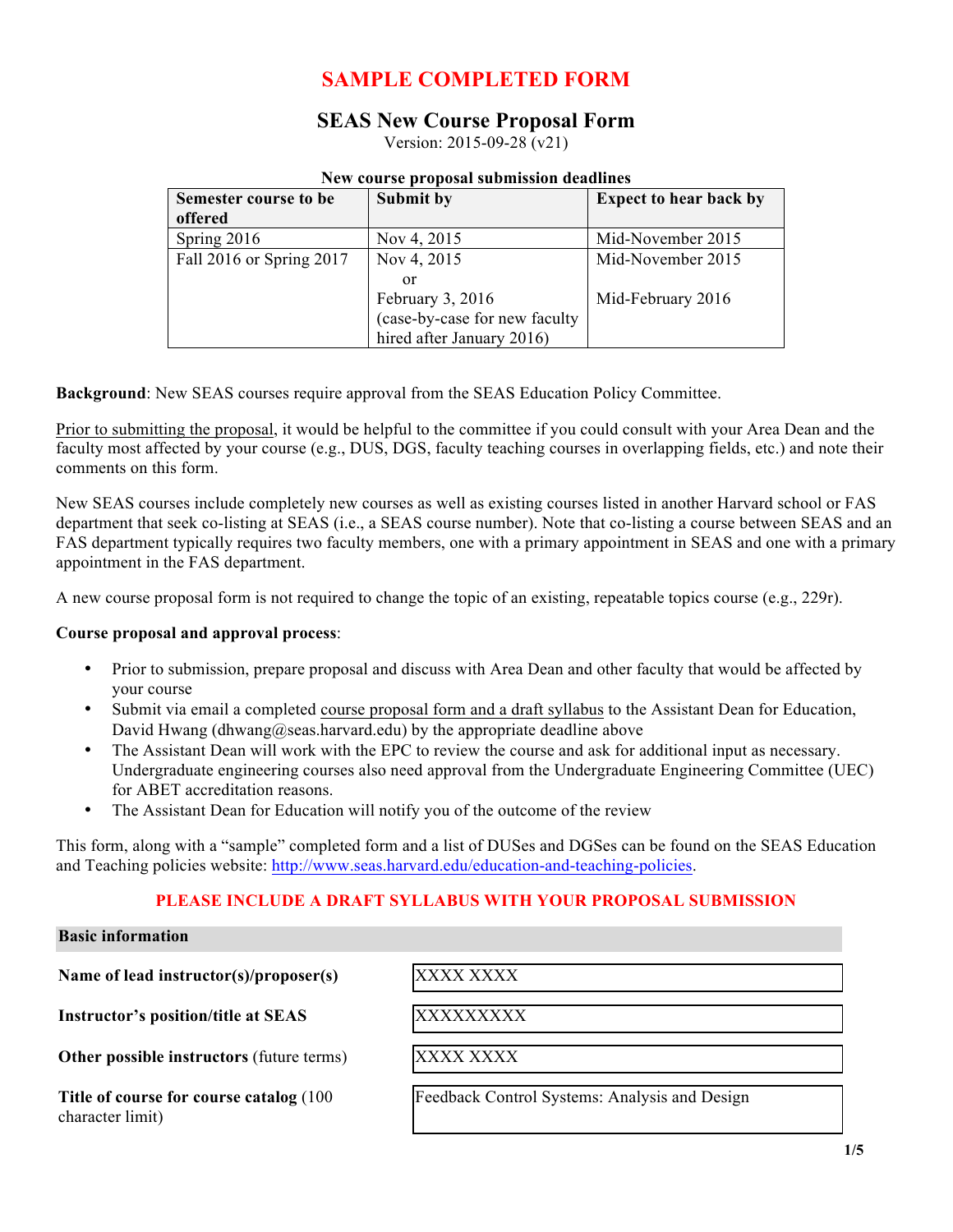**Title of course for transcript** (optional) (32 character limit) Feedback Control Systems **Course description for course catalog** (~100 word limit) This course provides an introduction to feedback and control in physical, biological, engineering, information, financial, and social sciences. The focus is on the basic principles of feedback and its use as a tool for inferring and/or altering the dynamics of systems under uncertainty. Key themes throughout the course will include linear system analysis, state/output feedback, frequency response, reference tracking, PID controller, dynamic programming, and limit of performance. This includes both the practical and theoretical aspects of the topic. **Prerequisites** AM 21b or Math 21b or equivalent (ordinary differential equations and basic linear algebra) **First term to be offered** (i.e., Spring 201X) Fall 2015 **Course meeting length** (i.e., 1.5 hour classes twice per week) Lecture 1.5 hours twice per week (plus recitation) **Requested times/days** (optional) (i.e., Tue and Thu,  $2:30 \text{ pm} - 4 \text{ pm}$ ) Tue/Th 1-2:30 pm **Offering type** (offered one-time only, offered once as a pilot course and re-evaluated, or offered as a permanent course)? Permanent course **Offering frequency** (if a permanent course, how often will it be offered: each term, each year, every two years, etc.?) Each year Graduate or undergraduate course? [Undergraduate **If graduate, will it be open to undergrads? Proposed course number** (optional) ES 15X **Range of expected enrollment** |15-25 **Do you anticipate an enrollment limit?** What is the limit and how will you choose students? No limit anticipated **How will this course affect the lead instructor's teaching responsibilities** (i.e., what course will no longer be taught)? New faculty. This will be my regularly taught undergraduate course. **Will this course require support from the SEAS Active Learning Labs?** If so, have you discussed it with Anas Chalah, Exec Director Yes, the teaching labs staff have been contacted and are working together with me to develop the labs.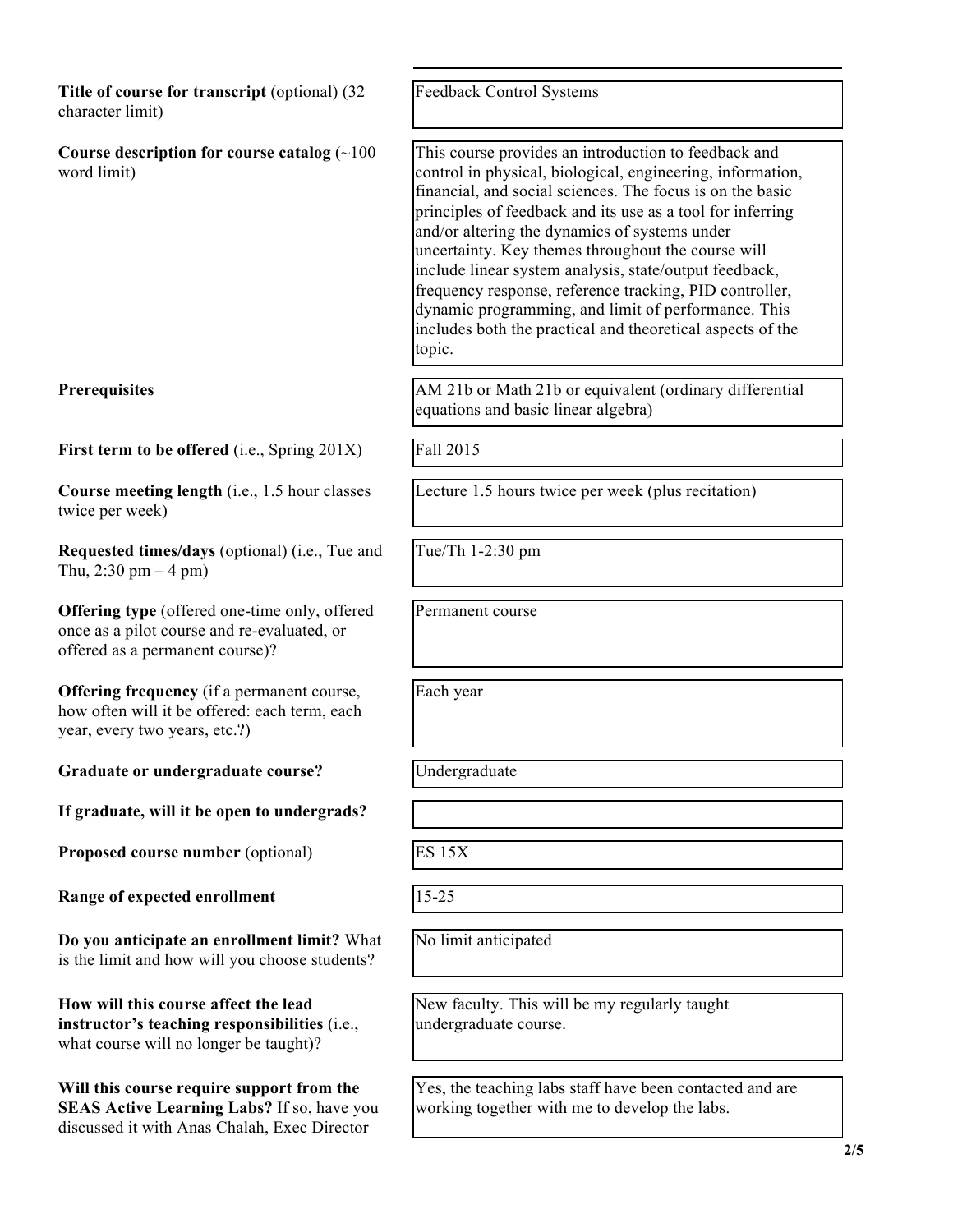| of the labs (achalah@seas.harvard.edu)?                                                                                                                                                           |                                                                                                                                                                                                                                                                                                                                                                                                           |  |  |
|---------------------------------------------------------------------------------------------------------------------------------------------------------------------------------------------------|-----------------------------------------------------------------------------------------------------------------------------------------------------------------------------------------------------------------------------------------------------------------------------------------------------------------------------------------------------------------------------------------------------------|--|--|
| <b>Curriculum and pedagogy</b>                                                                                                                                                                    |                                                                                                                                                                                                                                                                                                                                                                                                           |  |  |
| <b>Describe the course rationale (e.g., new field,</b><br>student demand, etc.) and curriculum<br>fit/need                                                                                        | There has been no undergraduate feedback control class<br>at SEAS. However, feedback is central to various<br>systems and networks: physical, biological, electrical and<br>mechanical engineering, information, financial, and<br>social sciences. The focus is on the basic principles of<br>feedback and its use as a tool for inferring and/or altering<br>the dynamics of systems under uncertainty. |  |  |
| Is this course replacing a current course or<br>is it a new topic? Are there other courses at<br>SEAS or FAS similar in content? If so, why is<br>this course different?                          | New topic                                                                                                                                                                                                                                                                                                                                                                                                 |  |  |
| Teaching format (e.g., lecture, flipped, lab<br>only, etc.)                                                                                                                                       | Lectures, plus a separate lab                                                                                                                                                                                                                                                                                                                                                                             |  |  |
| List of expected learning outcomes for<br>students when they complete the course (this<br>field is required)                                                                                      | By the end of the course, students will understand basic<br>principles of feedback and control systems and use these<br>principles to design tools for inferring and/or altering the<br>dynamics of systems under uncertainty.                                                                                                                                                                            |  |  |
| How will you assess/grade students in your<br>course (i.e., homeworks, labs, exams, etc.)?                                                                                                        | Homeworks, labs, projects, exams                                                                                                                                                                                                                                                                                                                                                                          |  |  |
| Who is the intended audience (i.e. freshmen,<br>concentrators, G1 Ph.D. students, etc.)?                                                                                                          | Sophomore through senior undergraduates, mainly for<br>engineering students: BE, EE, ME. The course is also<br>targeted toward AM students with an interest in control.                                                                                                                                                                                                                                   |  |  |
| Do you expect this to count for<br>undergraduate concentration credit? If yes,<br>which concentration: Applied Math, Computer<br>Science, Engineering?                                            | Yes, for engineering concentrations.                                                                                                                                                                                                                                                                                                                                                                      |  |  |
| For grad courses: do you expect this to<br>count as a standard technical course for<br>PhD credit? Note: 294r, 297r, and 298r<br>courses typically do not count as standard<br>technical courses. |                                                                                                                                                                                                                                                                                                                                                                                                           |  |  |
| <b>Financial resources</b>                                                                                                                                                                        |                                                                                                                                                                                                                                                                                                                                                                                                           |  |  |
| Will this course require extra financial<br>resources beyond regular TF allocations<br>(e.g. lab materials, software, equipment, trips,<br>etc.)? Explain estimated budget needs.                 | There will be lab component as mentioned earlier.                                                                                                                                                                                                                                                                                                                                                         |  |  |
| Other special requests/items                                                                                                                                                                      |                                                                                                                                                                                                                                                                                                                                                                                                           |  |  |
| Other unique requests (e.g. co-listing course                                                                                                                                                     |                                                                                                                                                                                                                                                                                                                                                                                                           |  |  |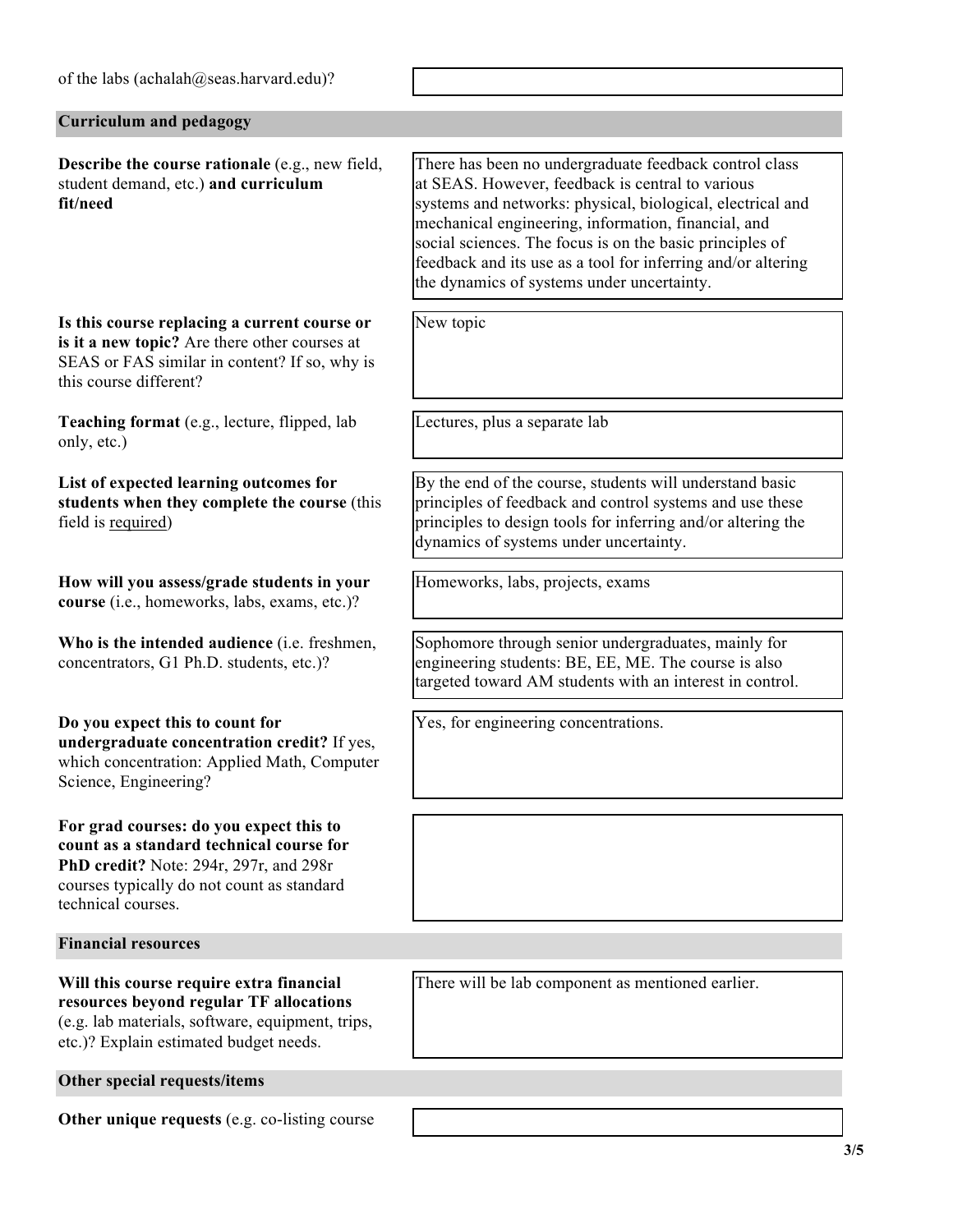with another school/department, IP issues)?

**Any specific classroom requirement** (e.g. specific teaching lab room, Pierce 301, etc.)?

**Discussions with other SEAS faculty**

**Have you discussed this course with your Area Dean** (or Exec Dean for Education and Research, for non-ladder faculty)? Please list the Area Dean and any comments.

**Which other SEAS ladder faculty (if any) have you discussed the course with?** Please comment.

Yes, Area Dean XXXXX has approved.

Yes, I have spoken with XXXXX who was supportive. I have also discussed the courses with XXXX and XXXX, the DUSes in areas XX and XX to determine how this course could best serve the needs of their areas.